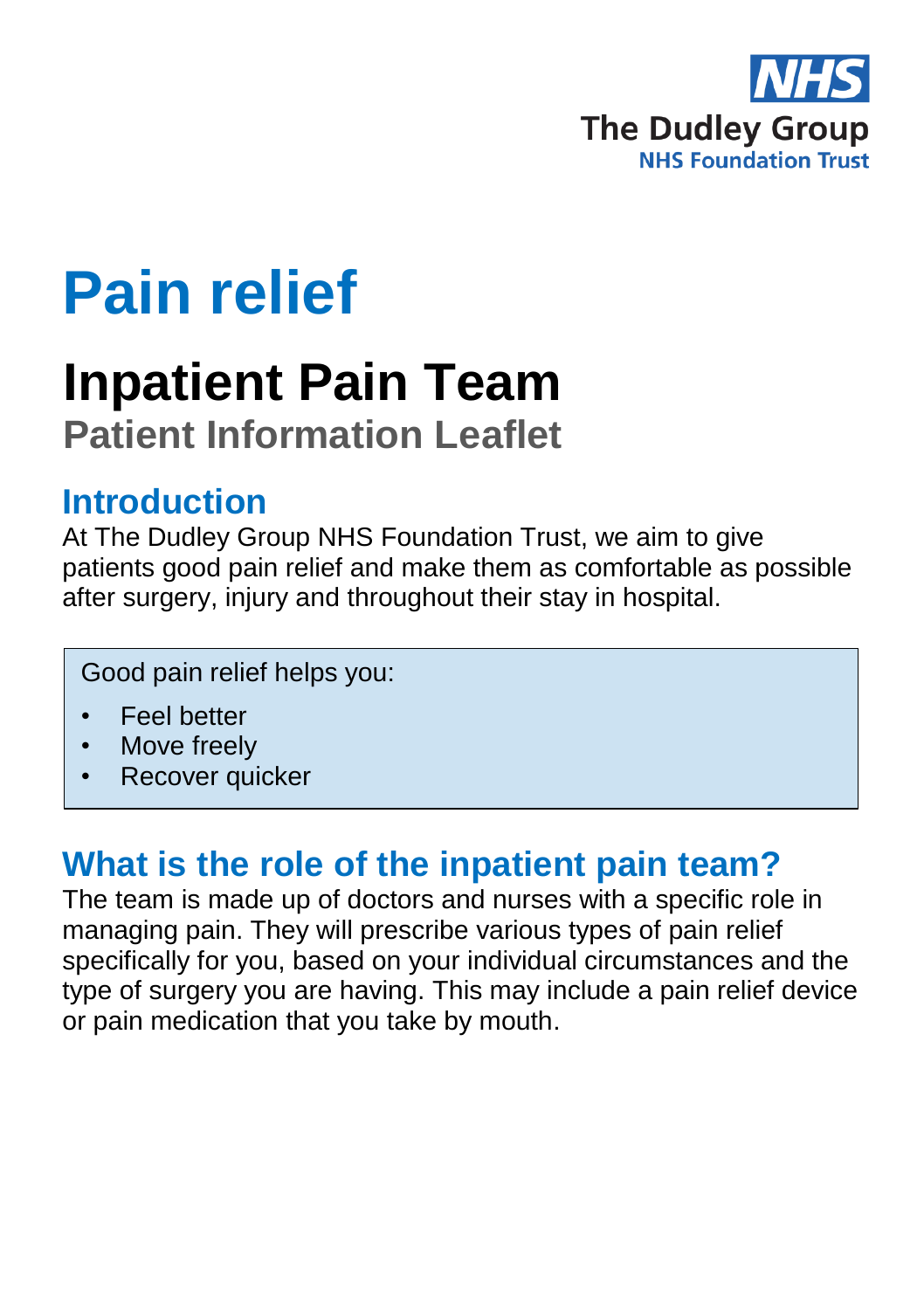# **What types of pain relief are there?**

Pain medication can be given in various forms depending on your condition and the type of surgery you have had. They include:

#### **Medication by mouth**

This will either be in the form of tablets, liquid or dissolvable preparations, given regularly or when you need them.

#### **Intramuscular injection**

This will be given by injection into a large muscle such as the thigh. It is used if patients are being sick or feeling extremely sick.

#### **Intravenous injection**

This will be given through a small plastic tube (cannula) straight into a vein for rapid pain relief. If you have had surgery, you may already have a cannula in place. The cannula can also be used to give anti-sickness medications for patients who are feeling sick or being sick.

#### **Patient-controlled analgesia (PCA)**

This is a pain relief pump controlled by the patient. It is programmed to allow you to deliver pain medication when you need it and has safety features to prevent harm (we have a separate information sheet about this).

#### **Epidural**

This is a pain relief pump used to deliver continuous pain medication through a catheter (small, plastic tube) in the spine (we have a separate information sheet about this). This method is only used in certain operations.

#### **Local wound infiltration**

This is a pain relief pump that delivers continuous pain medication to the site of the operation. It is only used in particular operations.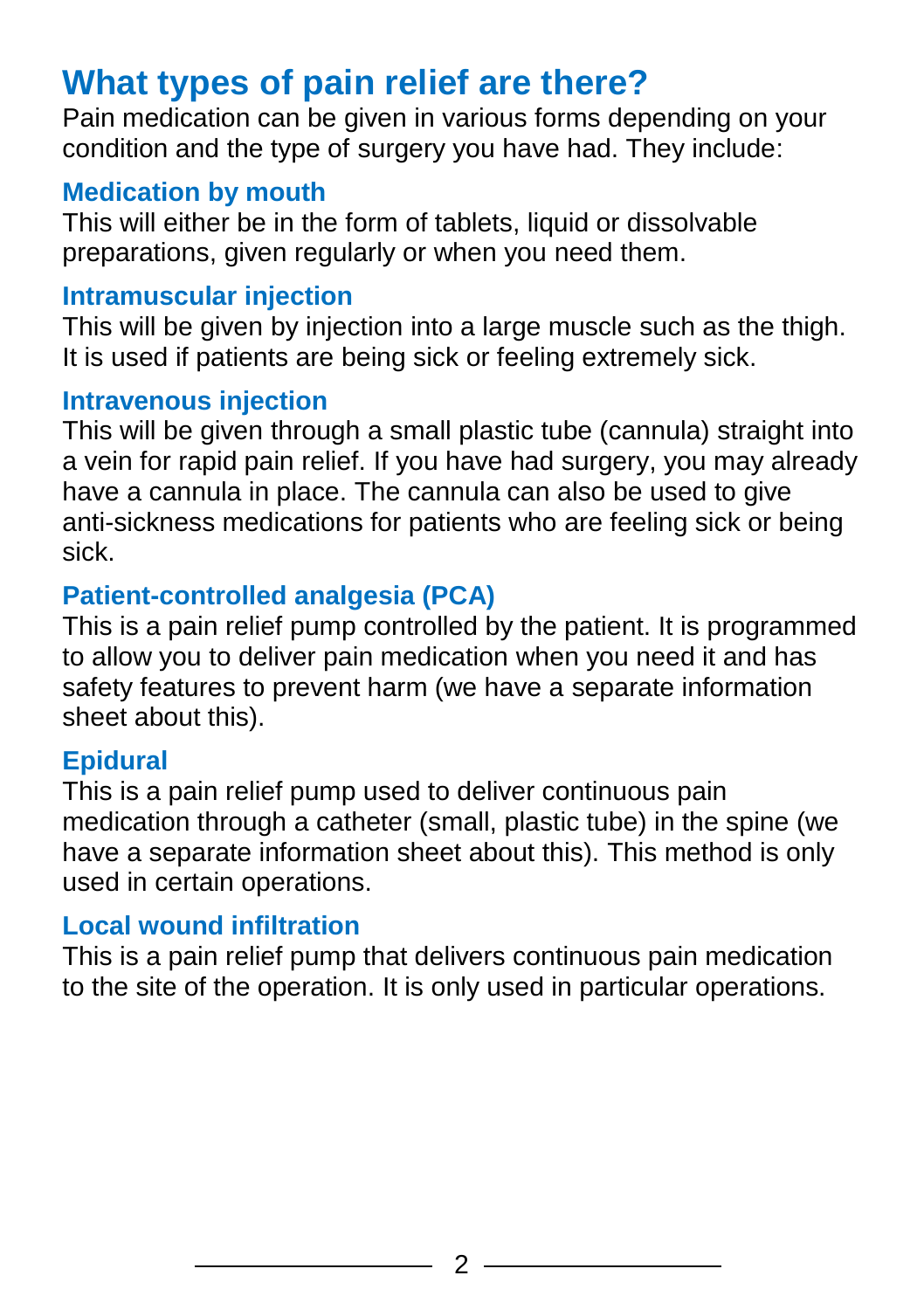# **What happens after my operation?**

When you wake from your anaesthetic in the recovery area, we will ask you about your pain and what it is like. This is best time to treat pain and you will get maximum benefits from the pain relief if it is given at this stage.

When you arrive on the ward, nurses will ask about your pain regularly and give you the pain relief that you have been prescribed. Good pain relief means that you will recover quicker from surgery. This will enable you to get up and about and carry out your daily activities sooner.

# **Can I ask for help?**

If your pain control is not adequate at any time and you are still feeling pain, or if you have any questions or concerns about your pain relief, please ask the nurse. It is best to do this as soon as you can to enable us to respond quickly. If appropriate, a member of the pain team will visit you to discuss this.

If you have any questions, or if there is anything you do not understand about this leaflet, please contact:

The inpatient pain team on 01384 456111 ext. 2845. You can also ask for us to be bleeped on 7851 (8am to 4pm, Monday to Friday excluding Bank holidays).

Russells Hall Hospital switchboard number: 01384 456111

#### **This leaflet can be downloaded or printed from:**

http://dgft.nhs.uk/services-and-wards/pain-management/

If you have any feedback on this patient information leaflet, please email dgft.patient.information@nhs.net